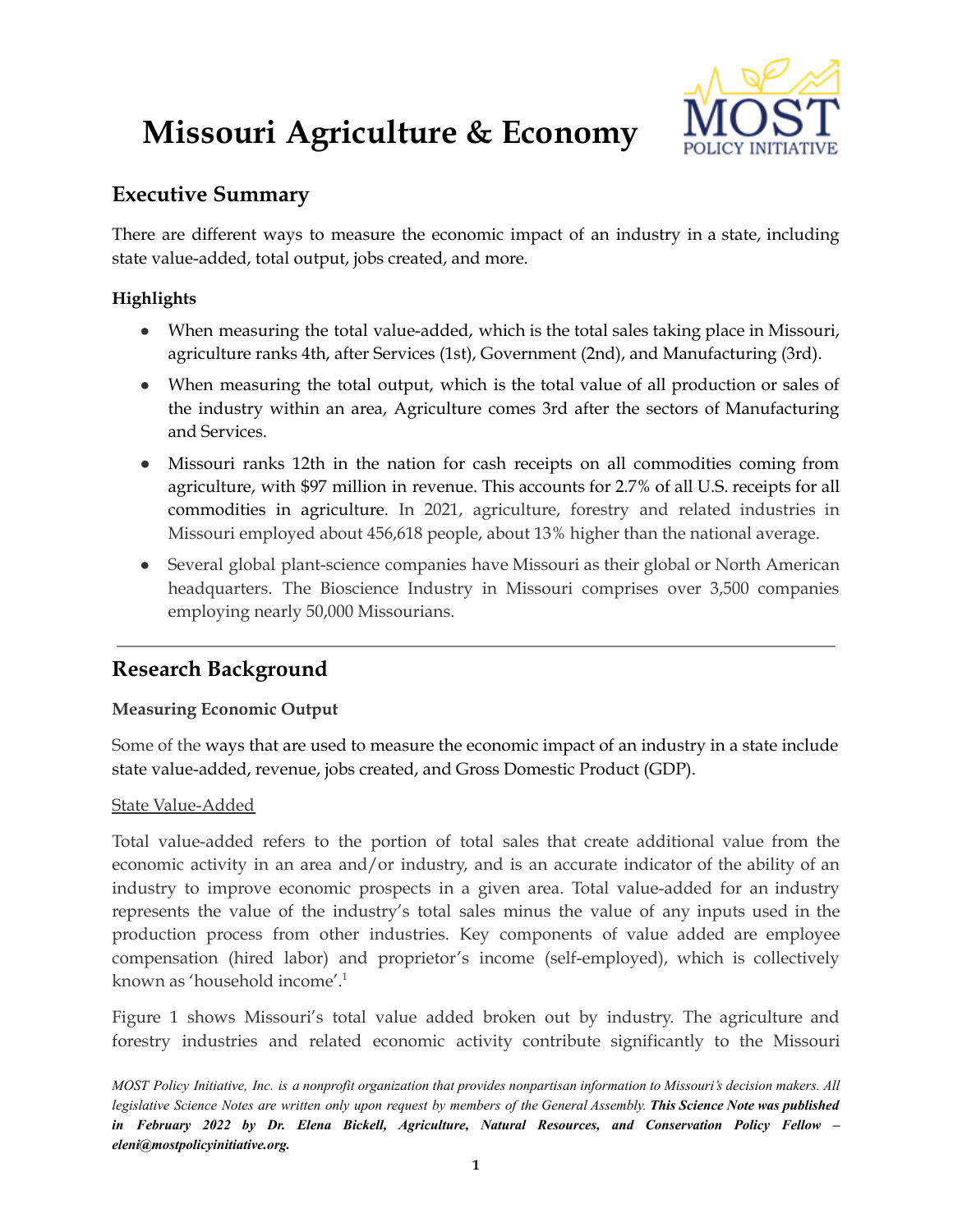economy with \$34.911 billion in value added, which is 10% of the state's total. Agriculture ranks 4th behind Services (\$78.4 billion), Manufacturing (\$71.5 billion), and Government (\$56.8 billion). The agriculture and forestry industry is larger in terms of value added than industries such as Construction (\$32.9 billion), Transportation (\$9.1 billion), and Mining (\$2.1 billion).<sup>1</sup>



**Figure 1.** Missouri Value-Added by Industry and by specific sectors within Agriculture, 2021.<sup>1</sup>

### Total Output

Total output (sales) refers to the total value of all production or sales of an industry within an area (e.g., within the state). This is a total number that does not make deductions for the cost or origination of inputs that were used in the production process, which means that there is some double counting that occurs with this measure of economic activity. As shown in Figure 2, the Agriculture and related industries contribute \$93.7 billion a year; only manufacturing (\$186.6 billion) and services (\$131.9 billion) contribute more in terms of output.<sup>1</sup>



**Figure 2**. Missouri's Total Output by Industry and by specific sectors within Agriculture, 2021.<sup>1</sup>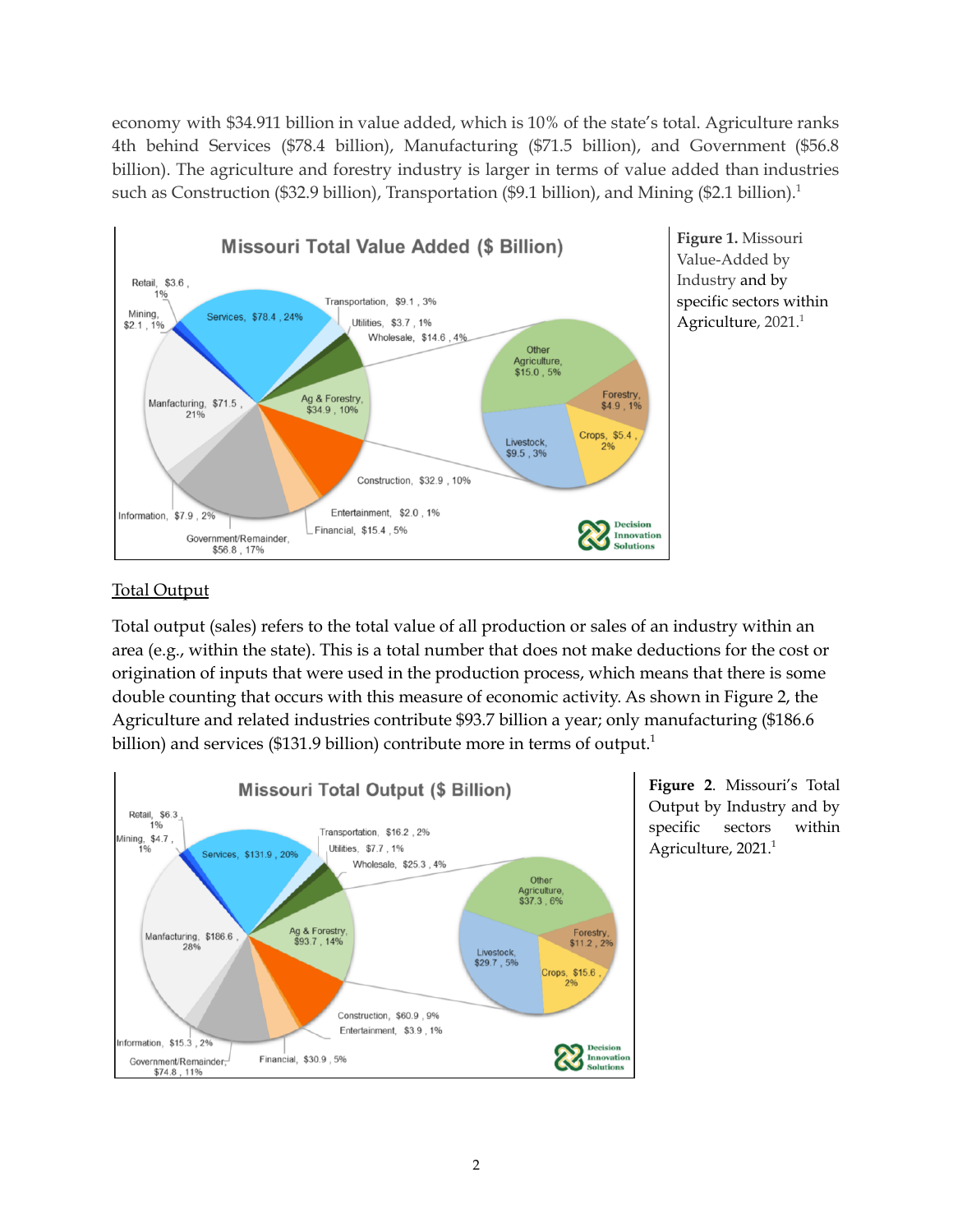#### **Contributions to Jobs**

Missouri is the 4th most diverse economy in the nation and is strong at attracting a highly-skilled and educated workforce and companies. Missouri's economy rests chiefly on industry, which includes the sectors of Automotive Suppliers, Biosciences, Advanced Manufacturing, Financial & Professional Services, Health Sciences & Services, Information Technology, and Transportation & Logistics, food products, chemicals, printing and publishing, machinery, fabricated metals, and electrical equipment sectors. 2

#### Agriculture

Missouri has over 100,000 farms, which is second only to Texas. Missouri ranks 12th in the nation for cash receipts on all commodities coming from agriculture, with \$97 million in revenue. This accounts for 2.7% of all U.S. receipts for commodities in agriculture.

The sector of Agriculture, Forestry, Fishing, and Hunting employs more than 456,000 people in Missouri. Although that is 12%, this number is 13.3% higher than the national average. $^{1,3}$ 

Figure 3 shows the relative number of Missourians who are employed in the Agriculture Industry in Missouri, and their median income per metropolitan area of Missouri.



**Figure 3.** Percentage of Missourians aged 16 and over who are employed in Agriculture by metropolitan area (left) and by their median income (right). The first column represents the percentage of each area as compared to all people employed in Agriculture in the state, the second shows the number of people, and the last column on the right shows the ranking between the metropolitan areas.<sup>3</sup>